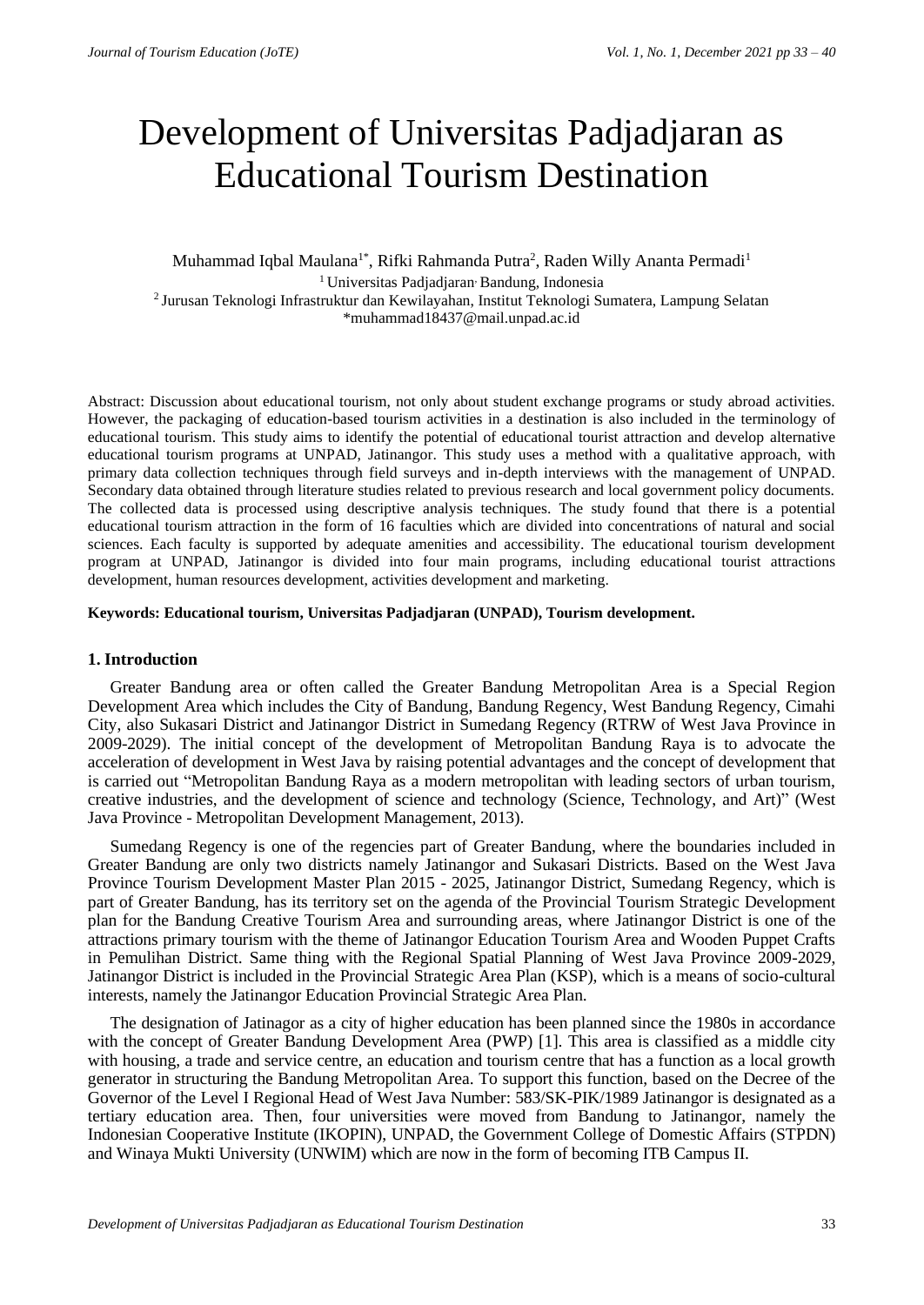This region wants to adopt the concept of higher education areas abroad, such as Edinburgh, Tsukuba, and Stanford. UNPAD itself is one of the pre-eminent educational tourism attractions that are well known internationally and the region is included in the Bandung Urban and Educational Tourism Area [2]. UNPAD has been established since September 11, 1957, with locations in Bandung and spread over 13 different locations. This causes difficulties in coordination and capacity development. So to improve productivity, the quality of graduates, and the development of physical facilities / infrastructure, UNPAD's sixth Rector, Prof. Dr. Hindersah Wiraatmadja since 1977 began pioneering the procurement of land of former plantations in Jatinangor which he initiated into the "Manglayang Academic City" to carry out the construction of the UNPAD campus and starting in 1983 UNPAD has gradually moved its educational activities beginning with the Faculty of Agriculture and the rectorate building on January 5, 2012. Based on the Decree of the Governor of West Java Number: 593/3590/1987, the Jatinangor UNPAD area has an area of around 3.285,5 hectares. One reason the plan was initiated was because it was inspired by the Tsukuba Academic City owned by Japan.

Based on the results of the pre-research on May 27, 2019, at least the basic elements that make UNPAD's potential as an educational tourism attraction in accordance with established policies are the potential of tourist attractions such as a broad campus and a beautiful regional landscape because it is at the foot of Mount Manglayang with views Gunung Geulis landscape, has 16 faculties divided into social sciences and natural sciences, even UNPAD has a pilot laboratory area in Ciparanje starting from dairy farms and beef cattle, rabbit cages, production garden areas, and the Environmental Management Office which has organic waste processing workshop. Then the accessibility element which is not too far from the tourist gateway that enters the Province of West Java is Bandung, which can be reached via the Soekarno Hatta bypass and also the Purbaleunyi Toll Road, supported by inter-city transportation such as Damri and other City Transportation. In fact there are also transportation such as *Ojeg* and also *Odong-odong* campus which can take you to any building or faculty at UNPAD. There are also supporting amenities such as hotels, guest houses and apartments in a radius of 500 meters to 2 kilometers from the campus area.

UNPAD also has its own history, especially related to Sundanese history and has a good image at the national or international level. According to QS Wold University Rangkings in 2018, UNPAD was in the position of 651-700 out of 1,233 universities in 151 countries in the world (news.okezone.com, accessed on 23/6/19). Then at the national level UNPAD was ranked 9th in the top 100 version of non-vocational Indonesian universities in 2018 by the Ministry of Research, Technology and Higher Education of the Republic of Indonesia.

Where if the potential of UNPAD's educational tourism attractions can be realized, it does not rule out the possibility that these attractions can support the development of educational-based tourism that is superior to the Greater Bandung metropolitan education tourism area. According to Ritchie [3], changes in the tourism industry show that the element of education is an important part of the experience of tourists when traveling. Educational tourism itself can be defined as tourism activities carried out by tourists with their primary or secondary motives for getting education and learning, such as study tours to and or from schools or universities, exchange student programs, which can take the form of individual trips or formal trips that are organized [4]. However, this potential is still inversely proportional when viewed from the existing conditions related to tourist visits to Sumedang Regency compared to other districts or cities in the Greater Bandung Tourism Destinations (Table 1).

| <b>Regency</b> / City  | <b>Foreign Tourists</b> | <b>Domestic Tourist</b> | <b>Total</b> |
|------------------------|-------------------------|-------------------------|--------------|
| <b>Bandung Regency</b> | 578.321                 | 3.385.860               | 3.964.181    |
| Sumedang Regency       | 352                     | 427.132                 | 427.484      |
| West Bandung Regency   | 480.531                 | 1.405.920               | 1.886.451    |
| <b>Bandung City</b>    | 432.271                 | 1.431.290               | 1.863.561    |
| Cimahi Citv            | 351                     | .372                    | . 723        |

**Table 1.** Tourist Visits to Tourism Destinations in Greater Bandung 2017.

Based on Table 1, it can be seen that the competitiveness of Sumedang Regency where Jatinangor is located when compared to other regencies or cities in the Greater Bandung Tourism Destination is still inferior in terms of tourist visits. Although the tourist visit data is superior to Cimahi City, the comparison is still far compared to other regencies or cities in Greater Bandung. This shows disparity or inequality that may be caused by the uneven development areas in Greater Bandung.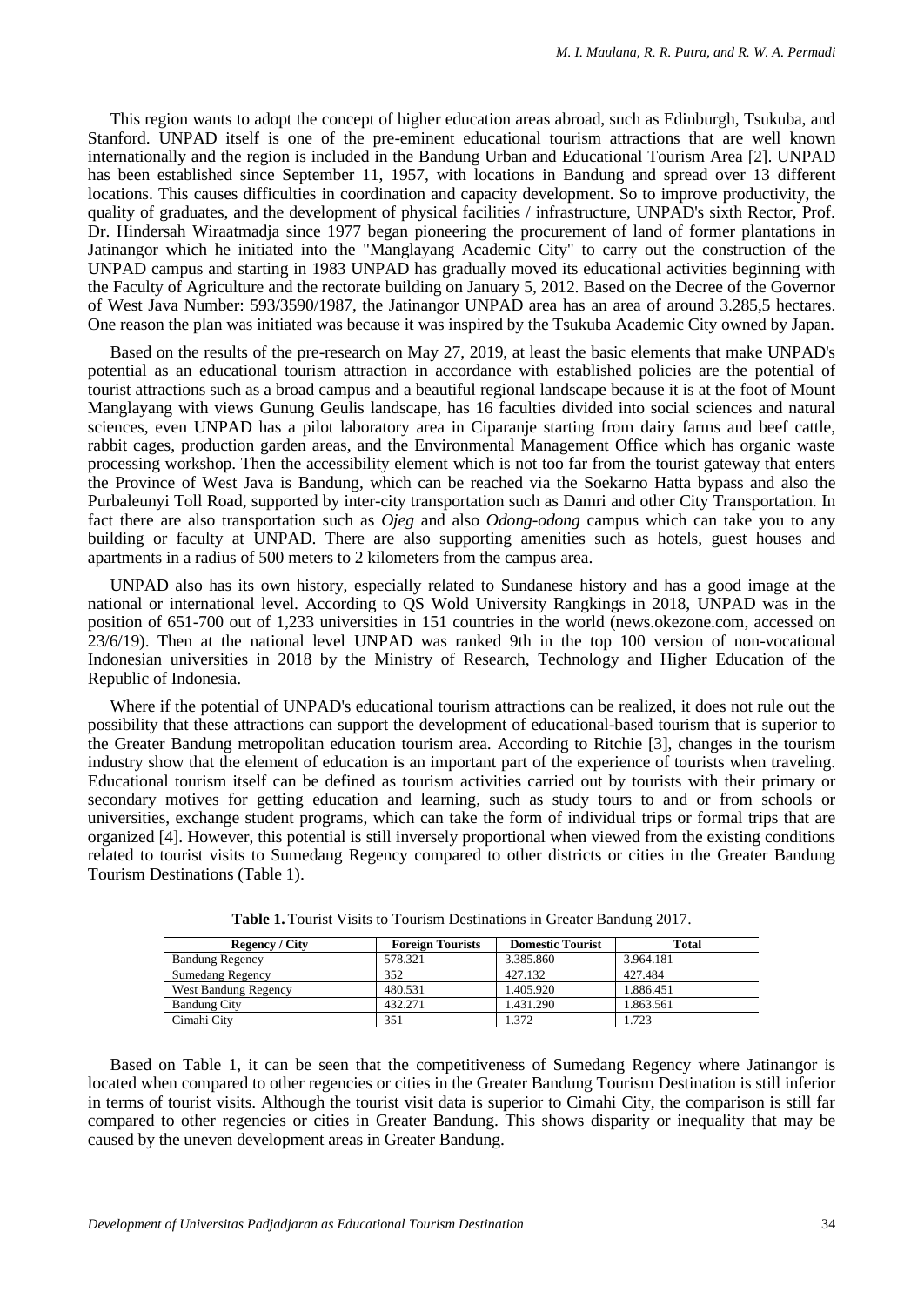According to Ritchie and Crouch [4], the ability of a destination to compete with other destinations can be seen from the increase in tourist expenditure, a factor that can attract the attention of tourists to visit a destination (tourist attraction) by various ways both improving the quality of the destination, good management, innovations made and the uniqueness of the destination. The core and attractor component (tourist attraction) describes the main elements of the attractive destination. This factor is the key, motivator, or attracting tourists to visit the destination [5]. Therefore, to make Sumedang Regency (Jatinangor) a competitive destination in the Greater Bandung Metropolitan Area, one of the steps can be taken by developing a new tourist attraction, namely UNPAD Jatinangor as an educational tourism area. Because with the development of tourist attractions, in addition to providing benefits for tourists and managers, the development carried out is also able to improve the standard of living of the local community through the economy obtained from tourism activities in the region, so that the existing development can be done to maximize profits and minimize problems [6].

Even in England, precisely in Scotland there is the University of Glasgow which has a campus tour program with a self-guided tour program and also guided tour with the theme of interpretation related to the architecture and history of the campus. Then there is Emory University in the United States which has a campus walking tour program related to the theme of forest and water interpretation in the campus area, environmentally friendly buildings, and campus history [7]. However, there is no specific research that examines Jatinangor UNPAD as an educational tourism area along with alternative development programs.

In developing UNPAD Jatinangor as an educational tourism area in accordance with the policies set and potential previously mentioned, of course it needs systematic and holistic planning so that the results can be sustainable. So based on this background this article aims to identify the potential of educational tourism in UNPAD and also plan alternative development programs to improve the competitiveness and welfare of the people in the region.

# **2. Methods**

In this research, a survey method with a qualitative approach was used. According to Sugiyono (in Shiddiq [8]), qualitative research is a research method based on the philosophy of postpositivism, used to examine natural object conditions, (as opposed to being an experiment) which states that researchers are key instruments, sampling data sources is done purposively and snowball, collection techniques with triangulation (combined), data analysis techniques are inductive / qualitative, and the results of research emphasize more meaning than generalization.

In qualitative data collection techniques according to Idrus [9], everything that is obtained from what is seen, heard and observed is therefore the researcher himself who acts as an instrument or commonly referred to as a human instrument. When viewed from the data source, the data collection can use primary sources and secondary sources [10].

Primary data in this study were obtained through field observations by referring to the theory of the tourism component (3A) and unstructured interviews to provide opportunities for researchers to develop research questions to mandalam to key informants (Office of Public Communication Unpad and Technical Implementation Unit of Campus Environmental Management). While secondary data obtained through literature and policy studies.

Qualitative data analysis is inductive in nature, namely an analysis based on the data obtained, then developed into a hypothesis [11]. According to Miles and Hubermen (in Idrus [9]), qualitative data management is called an interactive model consisting of 3 things, namely data reduction, data presentation and drawing conclusions / verification to build general insight. Researchers themselves use data analysis through the stages of Miles and Huberman's surface.

# **3. Fındıngs and Dıscussıons**

### *A. Educational Tourism Potential of UNPAD Jatinangor*

*1) Attraction:* In this case what is meant by the potential of the existing tourist attraction is the attraction of special interest tourism that is the attraction of educational tourism, which in accordance with the initial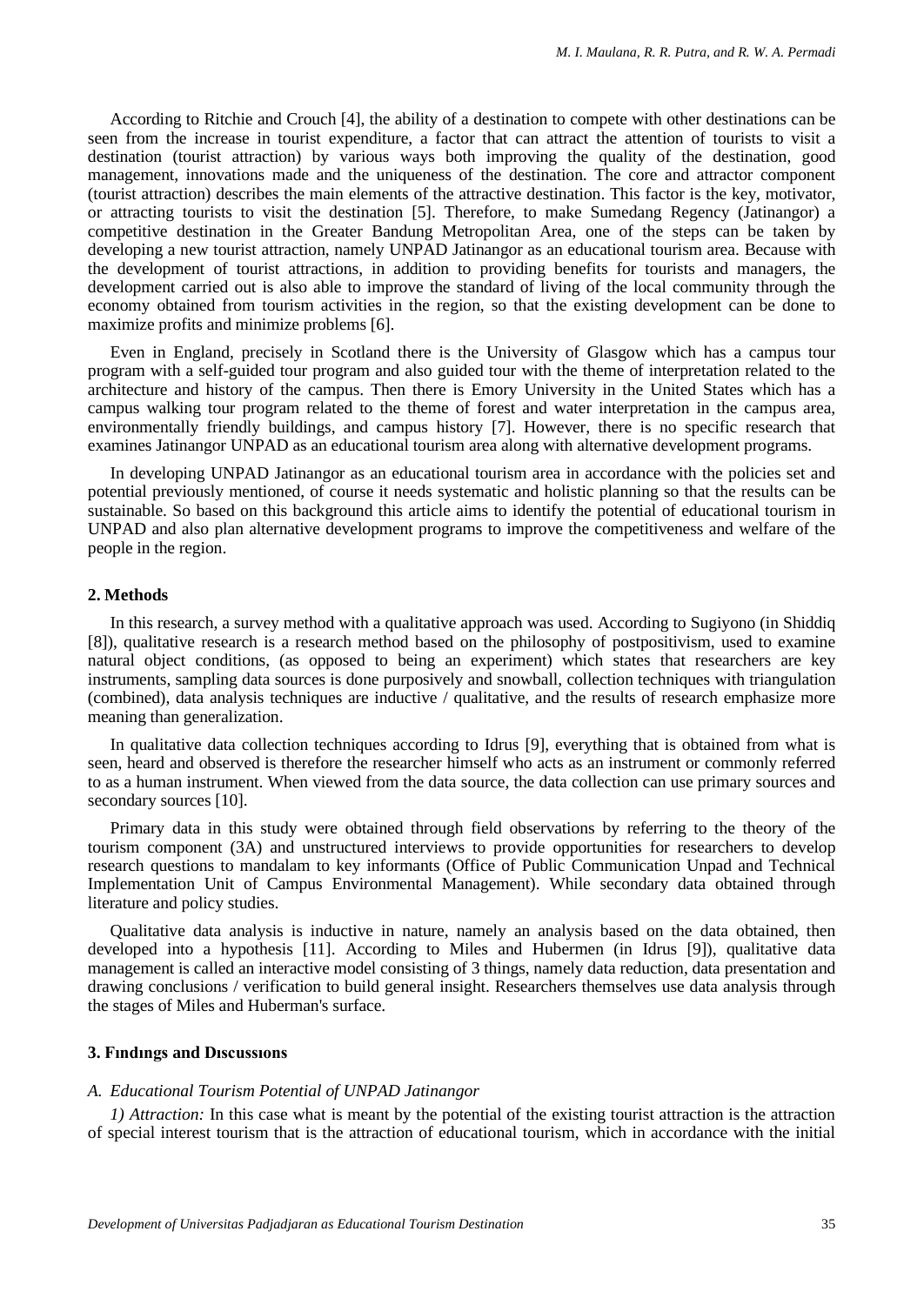$|a|$ b

purpose is to make UNPAD Jatinangor an educational tourism area in Metropolitan Bandung Raya. The resources identified as potential tourist attractions are (Figure 1):

**Fig. 1.** a) Faculty area, b) Rectorate, c) Sports area, d) Animal husbandry laboratory (Pimary Data, 2019).

The 16 faculties of UNPAD are divided into two sciences, namely the area of the faculty of social sciences and the faculty of natural sciences where this potential is intended to be a tourist destination distribution point with the main study tour activities related to the introduction of the faculty or the intended majors. The 16 faculties are divided into two sciences, for the social sciences themselves which are as follows:

Social Sciences (IPS): Natural Sciences (IPA):

- 
- 3) Faculty of Cultural Sciences 9) Faculty of Agriculture
- 4) Faculty of Social & Political Sciences 10) Faculty of Dentistry
- 
- 6) Faculty of Communication Sciences 12) Faculty of Nursing

- 1) Faculty of Law 7) Faculty of Medicine
- 2) Faculty of Economics & Business 8) Faculty of Mathematics & Natural Sciences
	-
	-
- 5) Faculty of Psychology 11) Faculty of Animal Husbandry
	-
	- 13) Faculty of Fisheries & Marine Sciences
	- 14) Faculty of Agricultural Industrial Technology
	- 15) Faculty of Pharmacy
	- 16) Faculty of Geological Engineering

One example of a potential tourist attraction that can be a highlight on the IPS path is the language centre of the Faculty of Culture (FIB). Where the target of tourists is not only for domestic tourists who need foreign language knowledge, but also does not rule out the possibility of foreign citizens who want to learn Indonesian language and culture even Sundanese which can be fulfilled at the FIB language service centre.

Then the potential of tourist attractions that can be a highlight on the natural science path include the animal husbandry lab owned by the animal husbandry faculty (FAPET). Where tourists who are biased towards something that smells of biology, one of which can be visited is the test farm area or FAPET animal husbandry lab where it can see the results implemented by students of the animal husbandry faculty in their lectures, raising cattle and other livestock for research purposes. field.

Whereas in the Rectorate area, there are several bale available for meetings and reception for public visits, with an interesting architectural condition of the building if interpreted at the same time as an iconic building in UNPAD Jatinangor. Even in some corridors, there are several displays related to UNPAD's historical interpretation, interpretation of the UNPAD logo, the concept of the rector's building shape, and also mysterious stones that are said to be immovable (Figure 2).

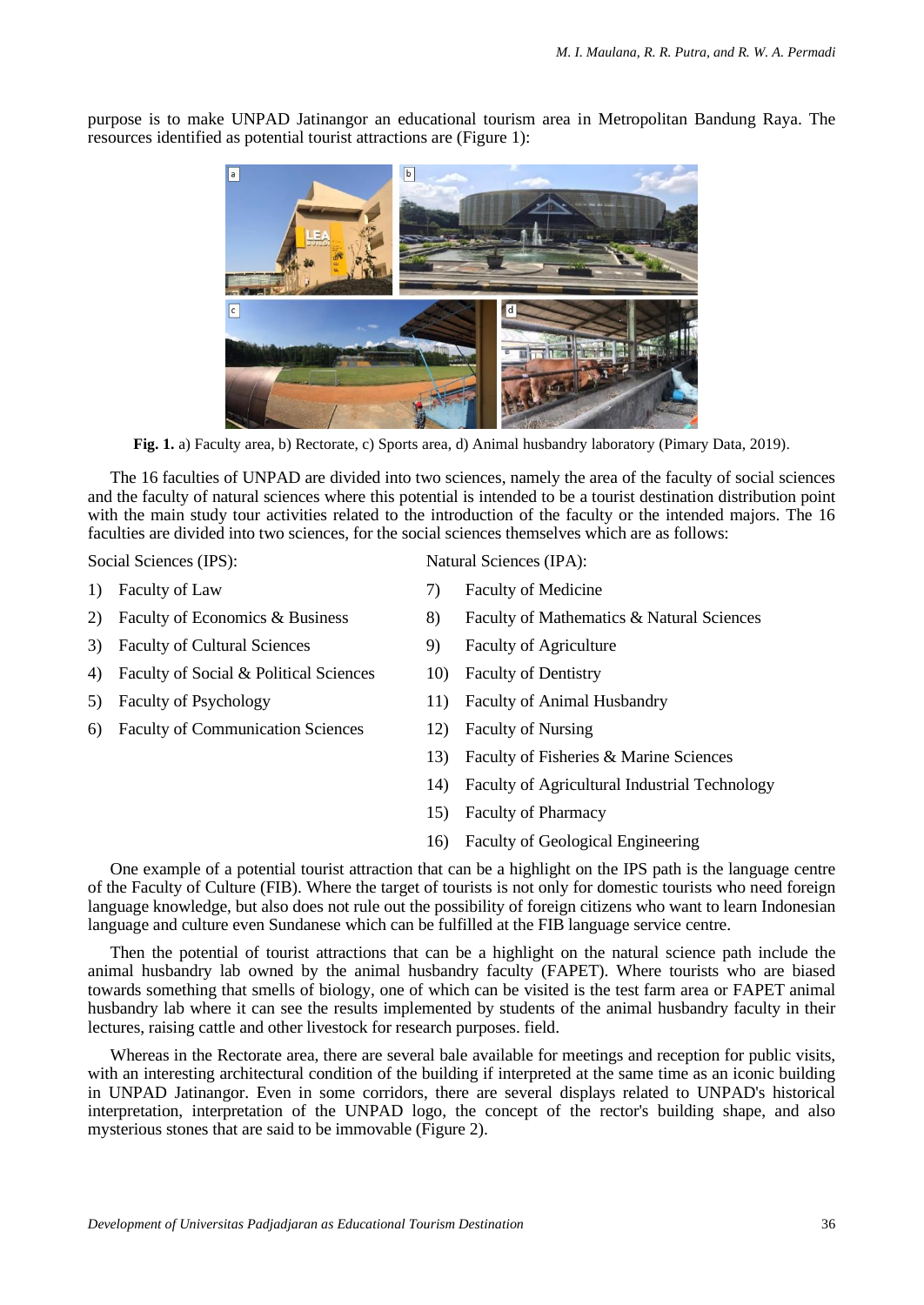

**Fig. 2.** Attraction of Unpad rector's area (Primary Data, 2019).

*2) Accessibility:* Then there are sports areas that can support sports tourism activities at UNPAD starting from the Soccer Field which has a jogging track, Basketball Court, Multipurpose Gor (Volli, Badminton Futsal) which can be opened to the public. While the Pilot Laboratory area in UNPAD has a variety of interesting attractions, ranging from the pilot plantation area, various animal husbandry areas ranging from cattle, rabbits, goats, to the area of organic waste processing that can be appointed as an educational tourism attraction with the theme of environmentally friendly tourism related to organic waste treatment (Figure 3).



**Fig. 3.** Attraction of Ciparanje UNPAD Laboratory Area [12].

If using a private vehicle, especially from the direction of the city of Bandung can use the line via Soekarno Hatta or enter the Purbaleunyi Toll with a distance of approximately 20-30 Km. When using public facilities such as buses, Damri fleets are available from the Dipati Ukur Unpad Campus with units that pass through the Purbaleunyi Toll Road and Units that pass through the Soekarno Hatta road.

As for Damri from the Leuwi Panjang Bus Terminal which is going to end at Cibiru then continue using other public transportation. Based on existing policy documents, there will be reactivation of the Rancaekek-Jatinangor-Tanjungsari Urban Railroad.

# *3) Amenities*

*a)Campus transportation facilities:* There are bicycle rental and campus halls (Figure 4) totaling 16 units with two waiting stops and two different crossing lanes with a capacity of approximately 12 people per car. Where facilities are supported by bell technology for stop signs and QR Code to track the whereabouts of odong-odong in real-time. For free of charge for internal or external where this vehicle can directly take each faculty through which it passes.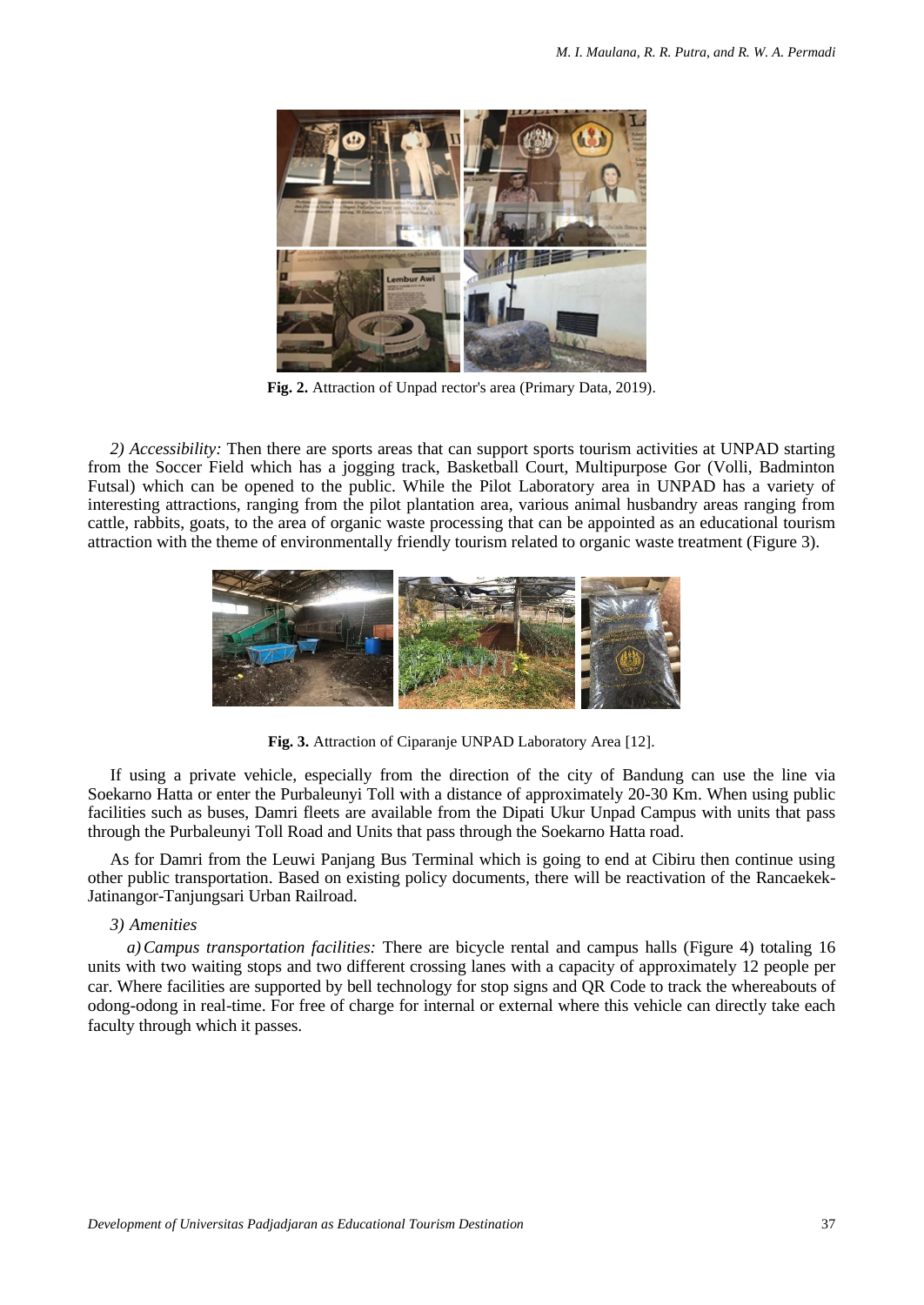

**Fig. 4.** Transportation facilities on campus (Primary Data, 2019).

*b)Banking facilities:* The banking facilities are in the form of an ATM Center center which is located not far from the campus transportation facilities. Where ATM machines from various types of banking companies are already complete in them.

*c) Meeting room facilities:* The meeting room facilities at Unpad Jatinangor are divided into several rooms with the name Sundanese. The first is Bale Sawala, located in the Rectorate Building with a capacity of 238 people, sound system, projector, air conditioner used for the academic community. Then there is also Bale Rucita and Bale Santika Auditorium with a capacity of 248 people intended for academic civitaas as well.

*d)Accommodation facilities:* There are various dormitory in Jatinangor Unpad Campus (7 dormitory), however it is not yet open to the public but only facilitated for the academic community. Whereas potential accommodations for tourists can be found in three-star hotels namely Bandung Giri Gahana Golf & Resort, Appartel Taman Melati Jatinangor, Sahid Skyland City Jatinangor, Pine Wood Apartment, Easton Park Jatinangor, La Fasa Syariah Hotel, Puri Khatulistiwa, Yokotel Hotel Jatinangor, and Jatinangor Hotel & Restaurant where the accommodation is ranging from 400 meters to 2 km from the Unpad Jatinangor Campus.

*e) Clean Water Facilities:* There is Jalatista (figure 5), which is ready-to-drink tap water which is one of the facilities provided by UNPAD, which is the technology used by UNPAD to facilitate the public and academic community to reduce plastic bottle waste. Where Jalatista itself consists of 11 points scattered in UNPAD Jatinangor.



**Fig. 5.** Jalatista [12].

# *B. UNPAD Jatinangor Educational Tourism Development Program*

*1) Educational tourism attraction development program:* Based on the identification of the potential of educational tourism attractions in UNPAD, the determination of primary tourism attractions is based on existing conditions in the field. Where most of the visitors who attended were from students who had an interest in further education at UNPAD (results of an interview with the Office of Public Communications, 2019). Then the primary tourist attraction that can be determined is the Faculty Area which is spread into 16 points, with the theme of study tours, namely the designation of traveling around using odong-odong to provide general information related to the educational environment at UNPAD, facilities at each faculty, and concentration of departments at each faculty.

Then the secondary tourist attraction that can support the study tour activities is the UNPAD Rector's Area with the theme of historical and architectural tourism. Then the UNPAD Sports Area with the theme of sports tourism. Followed by the Laboratory Area of animal husbandry, plantation and processing of Ciparanje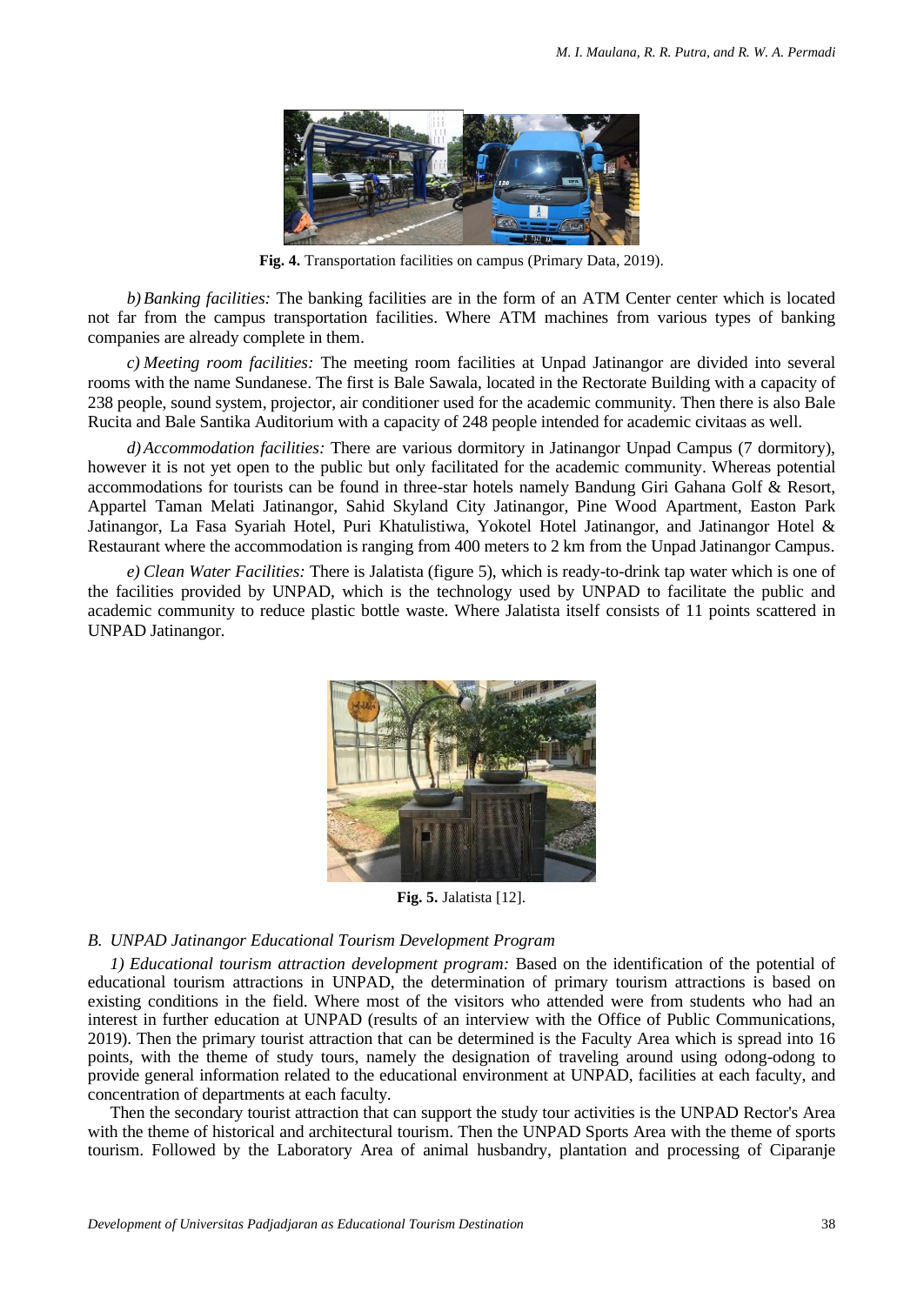organic waste with the theme of environmentally friendly educational tourism. However, the object that will be determined to be a primary tourist attraction or secondary tourist attraction must be supported with adequate facilities starting from the smallest things, namely the interpretation media both personally (interpreters) or non-personal (leaflets, interpretation boards, interactive videos, etc.).

*2) Expert resource development program:* This program is one that needs attention because it involves who is responsible for delivering the learning component of the educational tourism activities. What is meant by expert resources here are resources that are experts in the field of educational tourism such as interpreters and the academic community who are responsible for external guests who come. Because based on the results of a research interview with the Office of Public Communication, UNPAD Jatinangor does not have written plans related to campus tourism. Where guests visiting the study tour go directly to the faculty they want to go to without a clear route and package tour program. For this reason, it would be better if the program implemented was in the form of:

- Human resource training program as an interpreter.
- Planning program structure and management scheme.

When reviewing the benchmarking related to Glasgow University, UNPAD Jatinangor can imitate the concept of empowerment namely the Student Executive Board (BEM) of UNPAD to form a sub-sector that handles external guests who come. However, not all students in BEM UNPAD are competent according to their fields. Therefore to initiate the weaknesses of the model, at least each faculty in UNPAD established an Interpreter Student Activity Unit (UKM), in accordance with their respective scientific studies. For example the Faculty of Communication Sciences (FIKOM) can collaborate with UNPAD's Public Relations in receiving guests to try out study tours to primary tourist attractions. Then the Faculty of Animal Husbandry (FAPET) and the Faculty of Agriculture (FAPERTA) can collaborate with people who work as Public Service Agencies (BLU) in secondary tourism attractions namely the Pilot Laboratory Area. Then students of the Faculty of Cultural Sciences (FIB) with a history study program, can become interpreter resources related to the history of UNPAD in the area of the Rector of UNPAD. However, as long as the agenda of the UKM activities is carried out, of course there is a need for penetration by UNPAD, for example in collaboration with the Institute of Tour Guide Certification for technical guidance and professional tour guides for the academic community who are members of the Interpreter UKM.

# *C. Development Plan for Educational Tourism Program Activities*

This section is structured to provide direction for planning methods or types in conducting educational educational trips and also giving opportunities to university institutions or special organizations such as organizations working in the field of special interest tourism. Following below (Table 2) alternative UNPAD campus tour program.

| <b>Attraction</b>           | Media                                                       | Theme & Activity                                              | <b>Duration</b> |
|-----------------------------|-------------------------------------------------------------|---------------------------------------------------------------|-----------------|
| <b>Primary Attraction</b>   | Interpreters (Public Relations & FIKOM)                     | <b>UNPAD General Information</b><br>$\bullet$                 | $\pm$ 2 Hours   |
| <b>UNPAD Faculty Area</b>   | Provision of information on UNPAD facilities<br>Odong-odong |                                                               |                 |
|                             | Campus Bike                                                 | Provision of information on the UNPAD learning<br>environment |                 |
| <b>Secondary Attraction</b> | Interpreter (FIB History Study Program)                     | <b>History of UNPAD</b><br>$\bullet$                          | $\pm$ 1 Hours   |
| <b>UNPAD Rectorate Area</b> | Non-personal interpretation media                           | <b>Self Photos</b><br>$\bullet$                               |                 |
|                             | (leaflets and interpretation boards)                        | Historical interpretation of the UNPAD logo                   |                 |
|                             |                                                             | Historical interpretation of UNPAD's establishment            |                 |
|                             |                                                             | Interpretation of Rector's architectural philosophy           |                 |
|                             |                                                             | Interpretation and activity of trying Jalatista               |                 |
| <b>Secondary Attraction</b> | Campus bicycle rental                                       | <b>Sports Tourism</b><br>$\bullet$                            |                 |
| <b>UNPAD Sports Area</b>    | Provision of Jalatista tumblers                             | Jogging<br>٠                                                  |                 |
|                             |                                                             | Cycling<br>٠                                                  |                 |
|                             |                                                             | Basketball, Ball, Badminton, Volleyball, Futsal               |                 |
| <b>Secondary Attraction</b> | Interpreters (Communities with FAPET                        | Eco-friendly educational tourism<br>$\bullet$                 | $\pm$ 2 Hours   |
| Ciparanje Laboratory Area   | & FAPERTA)                                                  | Educational tourism on processing organic waste               |                 |
|                             | Bicycle rental<br>$\bullet$                                 | into compost                                                  |                 |
|                             |                                                             | Tourism planting tree seeds with compost                      |                 |
|                             |                                                             | Educational tourism for making biodigesters                   |                 |
|                             |                                                             | Dairy milk tourism                                            |                 |

**Table 2.** Alternative UNPAD Campus Tour Program.

Source: Processed Researcher's Data (2019)